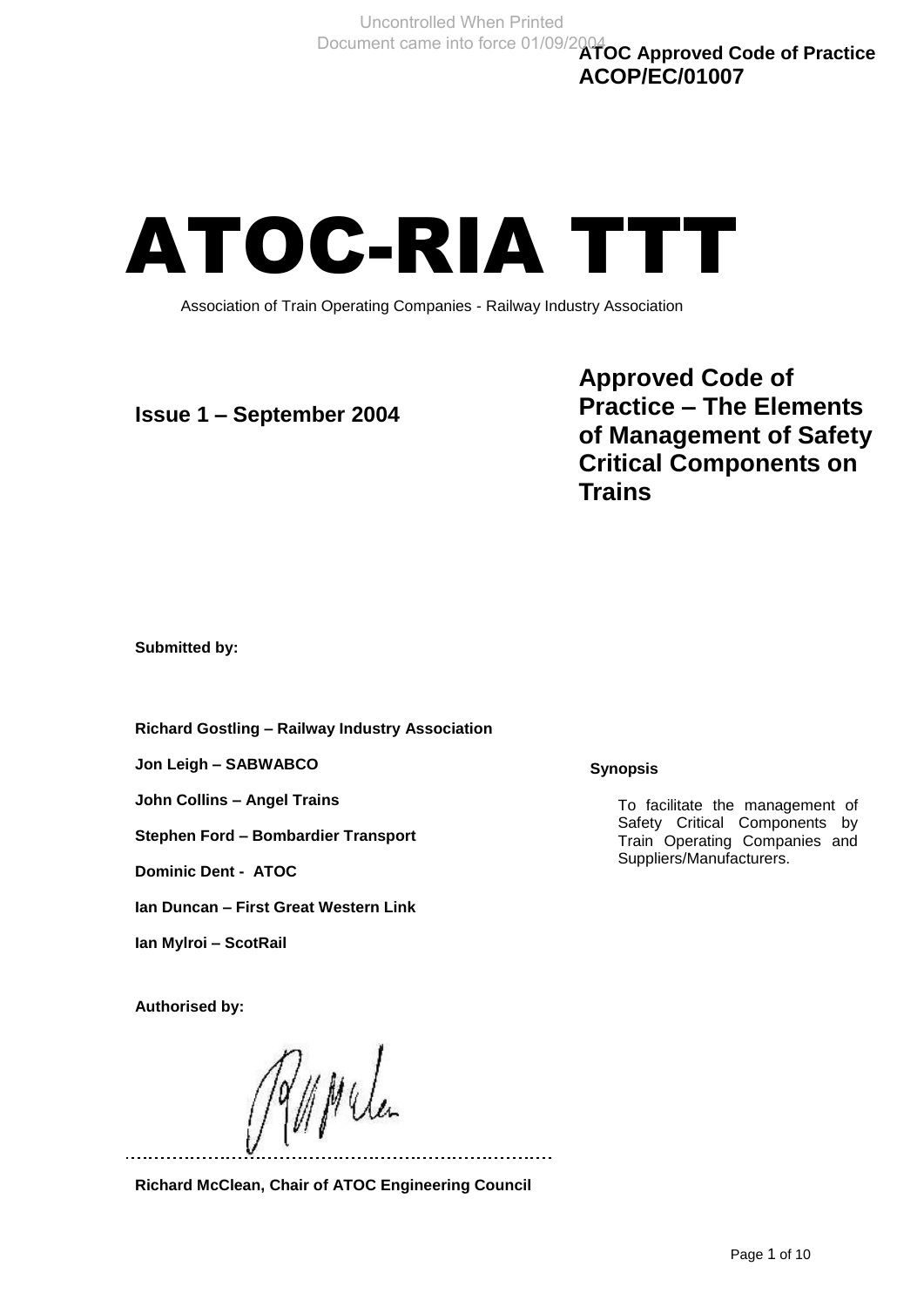|                |    | <b>Contents</b>                                              |                           |
|----------------|----|--------------------------------------------------------------|---------------------------|
| <b>Section</b> |    | <b>Description</b>                                           | Page                      |
| Part A         |    |                                                              |                           |
|                |    | <b>Issue Record</b>                                          | 3                         |
|                |    | <b>Explanatory Note</b>                                      | 3                         |
|                |    | <b>Code of Practice Status</b>                               | $\ensuremath{\mathsf{3}}$ |
|                |    | Supply                                                       | 3                         |
| Part B         |    |                                                              |                           |
|                | 1  | Purpose                                                      | 4                         |
|                | 2  | Scope                                                        | $\overline{\mathbf{4}}$   |
|                | 3  | <b>Definitions</b>                                           | $\overline{\mathcal{A}}$  |
|                | 4  | Abbreviations                                                | 5                         |
|                | 5  | Introduction                                                 | $\,6$                     |
|                | 6  | Identification of Safety Critical Components                 | $\,$ 6 $\,$               |
|                | 7  | Documented Safety Critical Design                            | $\overline{7}$            |
|                | 8  | Proven Design and Re-design                                  | 7                         |
|                | 9  | <b>Overhaul Specifications</b>                               | $\, 8$                    |
|                | 10 | Traceability                                                 | 8                         |
|                | 11 | Appendices                                                   |                           |
|                |    | 11.1 References                                              | 9                         |
|                |    | 11.2 PADS Functionality in relation to component information |                           |
|                |    | Management                                                   | 9                         |
|                |    | 11.3 Documentation Hierarchy                                 | 10                        |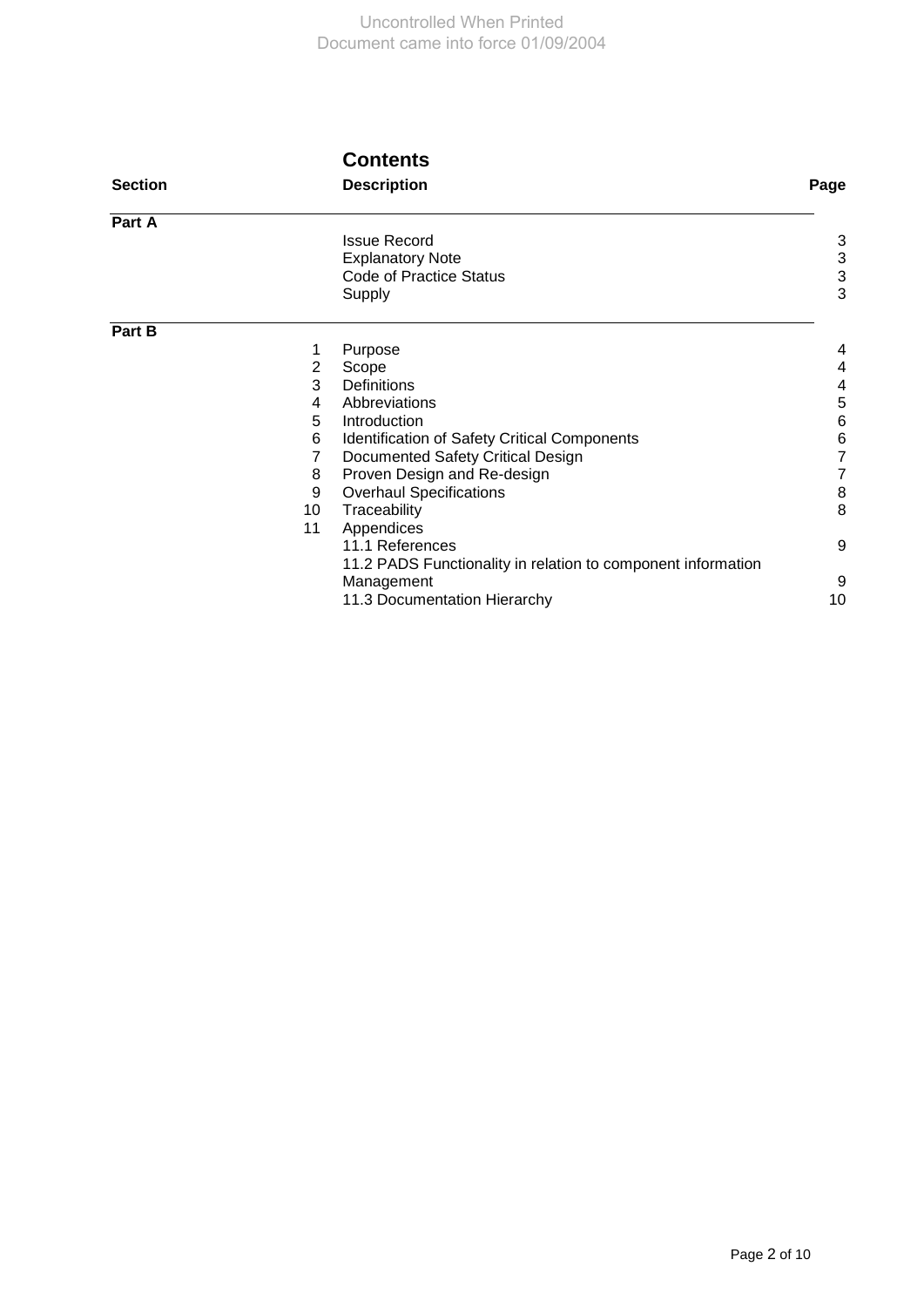**Part A** 

| <b>Issue Record</b>     | This Approved Code of Practice will be updated when necessary by<br>distribution of a complete replacement.<br>Amended or additional parts of future revisions will be marked by a<br>vertical black line in the adjacent margin. |                                                            |                                                                                                                                                                                                                                                                                                                                                                                             |
|-------------------------|-----------------------------------------------------------------------------------------------------------------------------------------------------------------------------------------------------------------------------------|------------------------------------------------------------|---------------------------------------------------------------------------------------------------------------------------------------------------------------------------------------------------------------------------------------------------------------------------------------------------------------------------------------------------------------------------------------------|
|                         | <b>Issue</b><br>Draft<br>Draft 2<br>Draft 3                                                                                                                                                                                       | <b>Date</b><br>May 2004<br><b>July 2004</b><br>August 2004 | <b>Comments</b><br>Original draft<br>Amendments to original draft<br>Amendments to draft 2                                                                                                                                                                                                                                                                                                  |
| <b>Explanatory Note</b> | (ARTTT).                                                                                                                                                                                                                          |                                                            | This technical publication was produced by a working group tasked<br>with improving the management of Safety Critical Components,<br>and set up by ATOC (the Association of Train Operating<br>Companies) with TOCs, & RIA (Railway Industry Association), with<br>ROSCOs (Rolling Stock Companies) and Suppliers/Manufacturers<br>under the banner 'ATOC-RIA Transforming Trains Together' |

It is to be disseminated and used within the railway industry. We intend to review its effectiveness after one year of operation i.e. in August 2005 – in the interim please send any feedback to rebeka.sellick@atoc.org or [rgostling@ria.org.uk.](mailto:rgostling@ria.org.uk)

This publication is not a mandatory standard. Whilst ATOC Approved Codes of Practice are intended to disseminate best practice, users must evaluate this technical publication against their own requirements in a structured and systematic way. Some parts of it may be decided not to be appropriate at the user's discretion. It is recommended that the evaluation and decision to adopt (or not to adopt) this publication is documented and reviewed from time to time.

| Code<br><b>Status</b> | οf | <b>Practice</b> |                                                                                                                                  |
|-----------------------|----|-----------------|----------------------------------------------------------------------------------------------------------------------------------|
|                       |    |                 | This document is not intended to create legally binding obligations<br>between companies and it shall be binding in honour only. |

**Supply** 

Controlled and uncontrolled copies of this Approved Code of Practice may be obtained from Serco Raildata.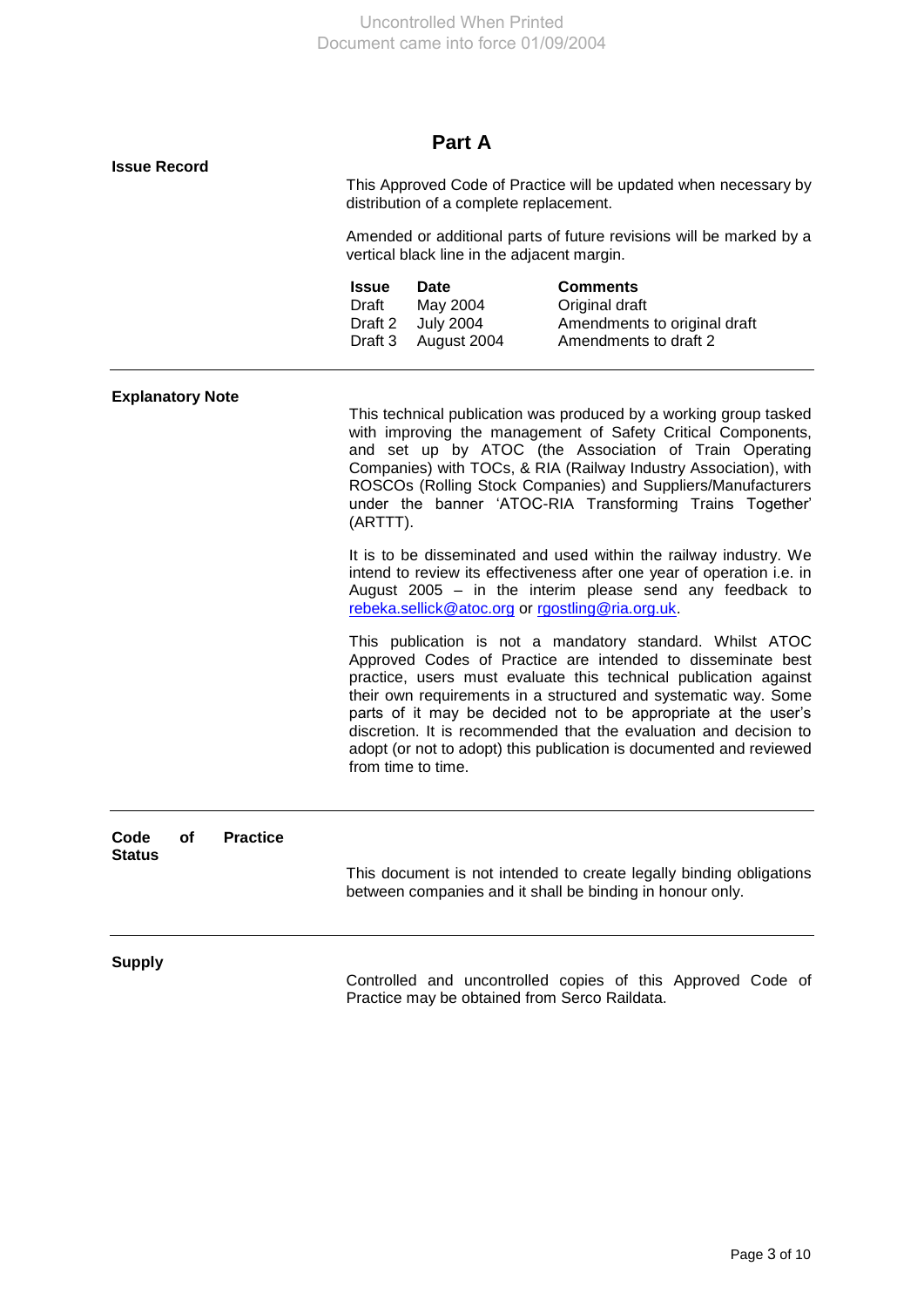# **Part B**

| 1.0 Purpose                                        | ATOC, RIA, Suppliers/Manufacturers and TOCs have co-operated to<br>produce this Code of Practice. It is designed to improve the<br>management of Safety Critical Components.                                                                                                                                                    |
|----------------------------------------------------|---------------------------------------------------------------------------------------------------------------------------------------------------------------------------------------------------------------------------------------------------------------------------------------------------------------------------------|
| 2.0 Scope                                          | This ACOP applies to Safety Critical Components used on trains.                                                                                                                                                                                                                                                                 |
| <b>3.0 Definitions</b>                             |                                                                                                                                                                                                                                                                                                                                 |
| <b>Engineering Change</b>                          | A proposed alteration to existing train or component<br>designs, maintenance or manufacturing processes or<br>procedures, suppliers or supply arrangements, which has<br>the potential to impact on the safe operation or asset life of<br>T&RS. This is as specified in ATOC ACOP/EC/1006<br>Management of Engineering Change. |
| Owner                                              | The person or organisation who legally owns a product,<br>patent or manufacturing rights to a vehicle or component                                                                                                                                                                                                              |
| Safety Case (RSC) Duty<br>Railway<br><b>Holder</b> | The professional Head of Engineering of a Train Operating<br>Company or his/her representative.                                                                                                                                                                                                                                 |
| <b>Railway Group Standards</b>                     | Standards issued by Railway Safety and Standards Board<br>(RSSB) or any successor body affecting the Duty Holder.                                                                                                                                                                                                               |
| <b>Safety Critical Components</b>                  | Components, systems or sub-systems which have the<br>potential to fail and directly threaten health and safety.                                                                                                                                                                                                                 |
| <b>Suppliers/Manufacturers</b>                     | Any Supplier or Sub-supplier of Safety Critical<br>Components to a RSC Duty Holder, which includes any<br>party who manufactures, overhauls, repairs, inspects, tests<br>or handles Safety Critical Components.                                                                                                                 |
| <b>Third Party Modifications</b>                   | Modifications developed/undertaken by a company who is<br>not the original component manufacturer.                                                                                                                                                                                                                              |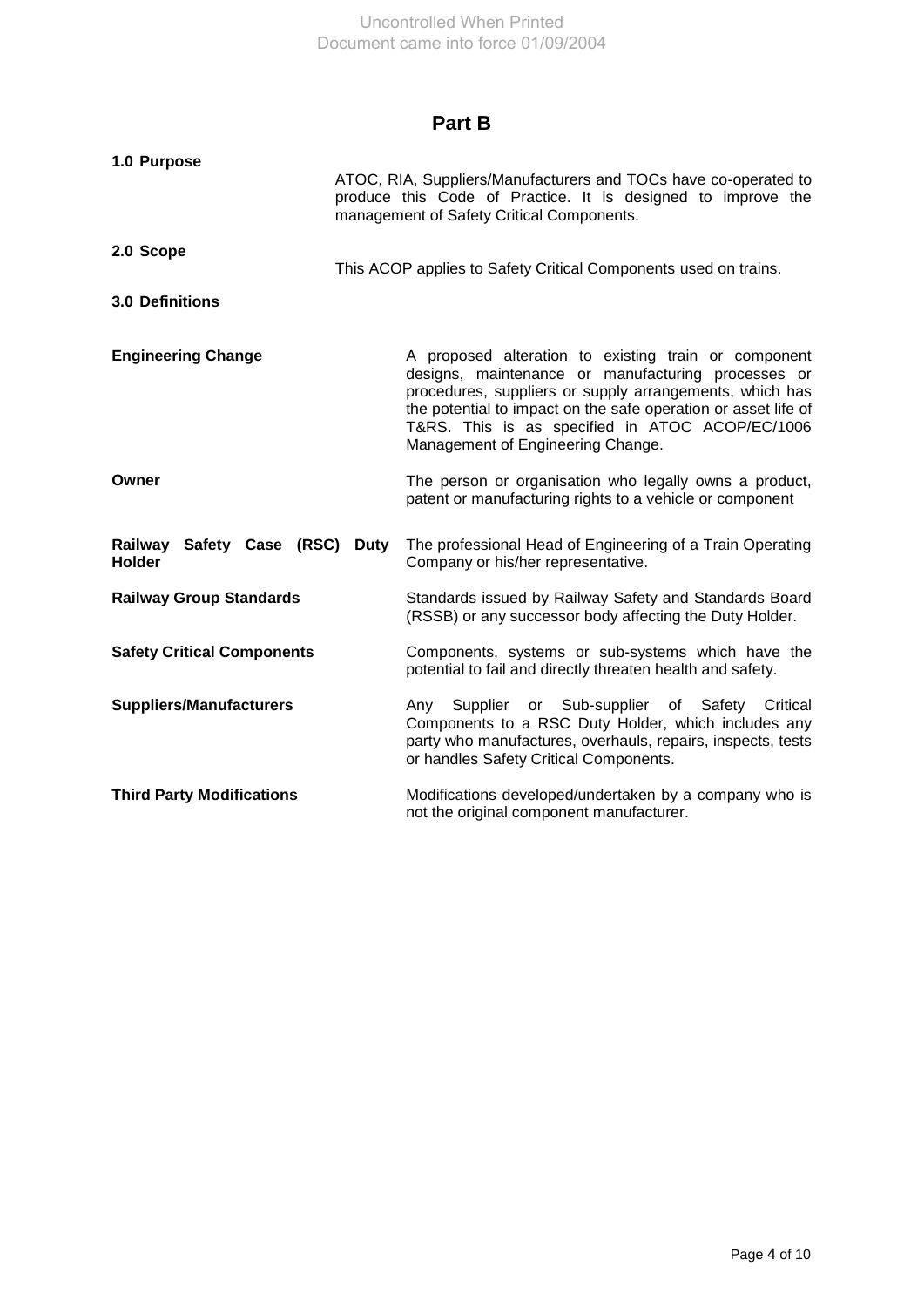## Uncontrolled When Printed Document came into force 01/09/2004

## **4.0 Abbreviations**

| <b>ARTTT</b> | ATOC-RIA Transforming Trains Together    |
|--------------|------------------------------------------|
| <b>ATOC</b>  | Association of Train Operating Companies |
| <b>AWS</b>   | <b>Automatic Warning System</b>          |
| <b>BR</b>    | <b>British Railways</b>                  |
| EU           | European Union                           |
| <b>HMRI</b>  | Her Majesty's Railway Inspectorate       |
| <b>IPR</b>   | <b>Intellectual Property Rights</b>      |
| <b>OEM</b>   | Original Equipment Manufacturer          |
| <b>PADS</b>  | <b>Parts And Documentation System</b>    |
| <b>RIA</b>   | Railway Industry Association             |
| <b>TPWS</b>  | Train Protection and Warning System      |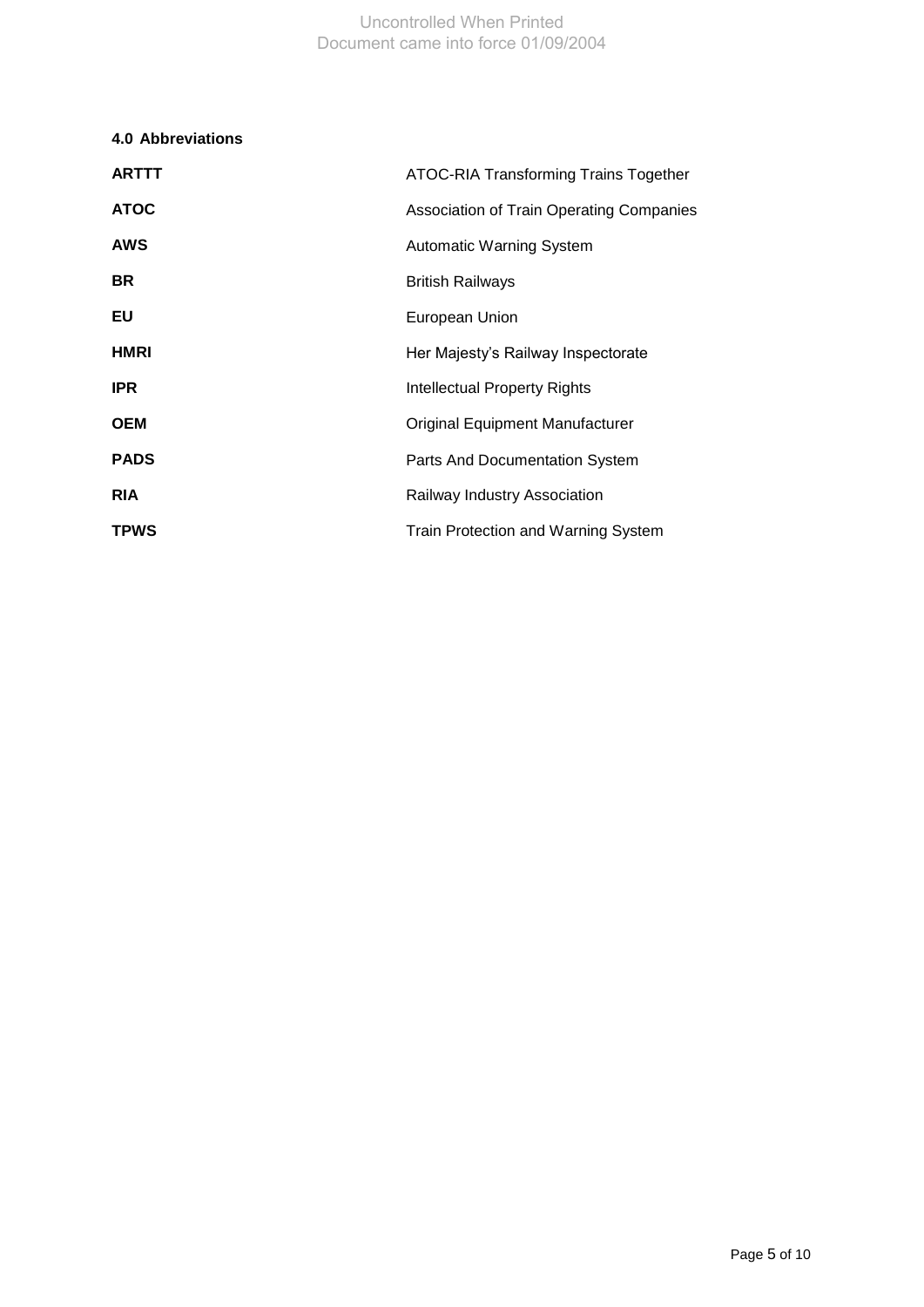#### **5.0 Introduction**

#### **5.1 Why improve the management of Safety Critical Components**

Sound and economic management of Safety Critical Components is of core importance to the railway, and existence of both new and a large number of older or modified subsystems generate particular issues.

These issues are described in a number of specific cross-industry codes of practice, for which this document seeks to provide an overarching framework; consistent with the responsibilities of RSC Duty Holders in particular, and of suppliers generally.

#### **5.2 Key Elements**

Successful management of Safety Critical Components requires the following elements:

- identification that the component is safety critical;
- explanation of why the component is safety critical;
- documented initial design;
- proven initial design;
- identified holder of the 'Know-Why' of the design ('The Engineer');
- definition of required performance (which cannot be greater than for the initial design, without design change);
- specification of detailed overhaul processes, including test regimes;
- component through-life traceability, where appropriate.

For older trains, some of the elements may not be formally recorded, the overhaul specification may be based upon good current practice, and IPR ownership may be unclear or may have passed to other parties through component development.

For new trains, these elements, and the associated IPR, are likely to be concentrated in the OEM and train builders.

In either case, subsequent changes, which may affect performance capability or reliability, or the cost of overhaul, are likely to require modified versions of these elements. If any of these elements are modified, an Owner should (i.e. recommended, but not mandatory) be identified for each component changed.

This document presents an overview of the key factors associated with each of these elements, and provides reference to specific documented processes and principles developed through ARTTT, and elsewhere, as shown in the diagram in appendix 11.3.

#### **6.0 Identification of Safety Critical Components**

This is the responsibility of each RSC Duty Holder (1,2), according to the following principles:

- Whether or not a particular item is safety critical depends upon application, and;
- any item identified as safety critical by one RSC Duty Holder is (for ease of management) treated as safety critical for the others;
- safety critical items should be identified in PADS, with all users listed, and cannot be deleted from PADS, nor their safety critical status amended, without agreement of all users;
- for new trains, items may also be identified in the manufacturers' system;
- third party modification of old or new train components will be outwith the initiating design "Know-Why" and should be referenced in PADS.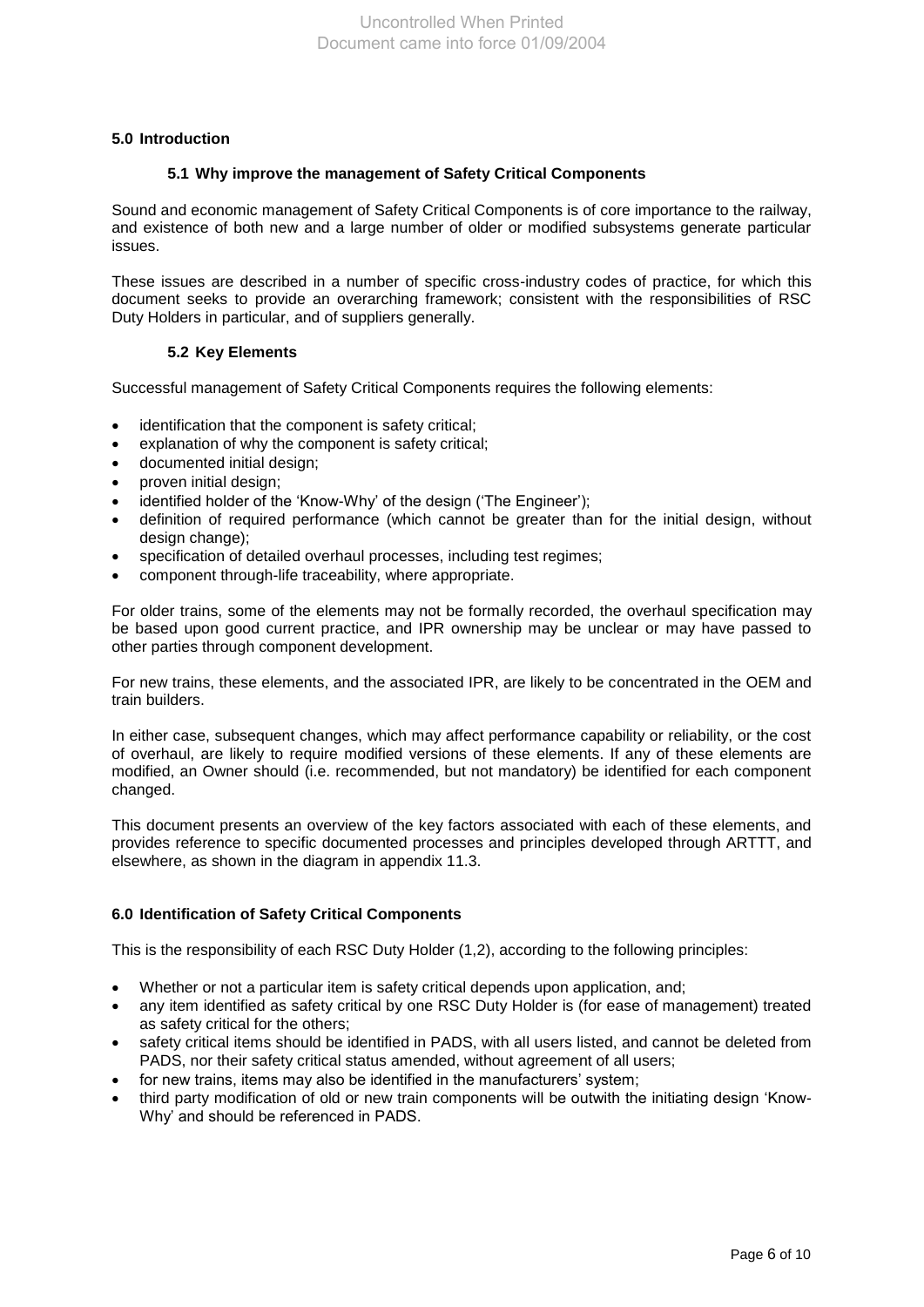#### **6.1 Explanation of why the Component is Safety Critical**

Explanation of the logic for designating a component safety critical has three purposes:

- to enable suppliers to manage the risks associated with each component down to a level acceptable to RSC Duty Holders;
- to facilitate informed discussion for multiple user items;
- to avoid confusion when items are proposed for deletion from PADS.

#### **7.0 Documented Safety Critical Design**

Every safety critical design should be documented in a coherent database, with a unique part number.

For existing designs, the relevant data is held in PADS, which will be suitably modified, including taking into account its position as a repository of safety information.

For new designs, the complete parts lists, together with related drawings and documents, are normally held by the train builder. Safety critical parts are also listed in PADS.

Where parts are modified in a way which affects performance (fit, form or function), or which is irreversible (eg enlargement of bores), then the resulting part requires new part (and where appropriate catalogue) numbers which need to be recorded.

If the change is made outside the OEM"s system, then the new part details need to be recorded in PADS.

#### **7.1 Holder of the Design Know-Why**

Design "Know-Why" (3) is fundamental to successful Engineering Change (4), and for each item it should be possible to identify the holder of the "Know-Why", which should be recorded in PADS to the satisfaction of the RSC Duty Holder.

Where an Engineering Change requires "reconstruction" of the "Know Why", this requires a different catalogue number, and the new holder of the "Know-Why" becomes the authoriser of the revised documents/drawing referred to in PADS. If reconstruction of the "know-why" is needed and the OEM is still in existence, OEM co-operation in assisting in establishing and documenting best practice is requested. In these cases, a balance should be drawn between capturing best practice for the industry and preserving sensitive IPR.

#### **8.0 Proven Design and Re-design**

Prior to 1994, trains were certified by internal BR processes, and (latterly) accepted for operation by HMRI.

New trains are currently certified under the ROTS Regulations (5), but progressively from the end of 2004, all new trains and significant modifications to existing trains will be certified under the EU Interoperability Legislation (6,7).

Engineering Changes to component design whether made by the OEM or otherwise require that:

- the relevant parties are appropriately involved ;
- the 'elements of design authorities' are properly addressed (3);
- the level of proof of design is sufficient (normally at least equal to that initially applied, unless decided otherwise).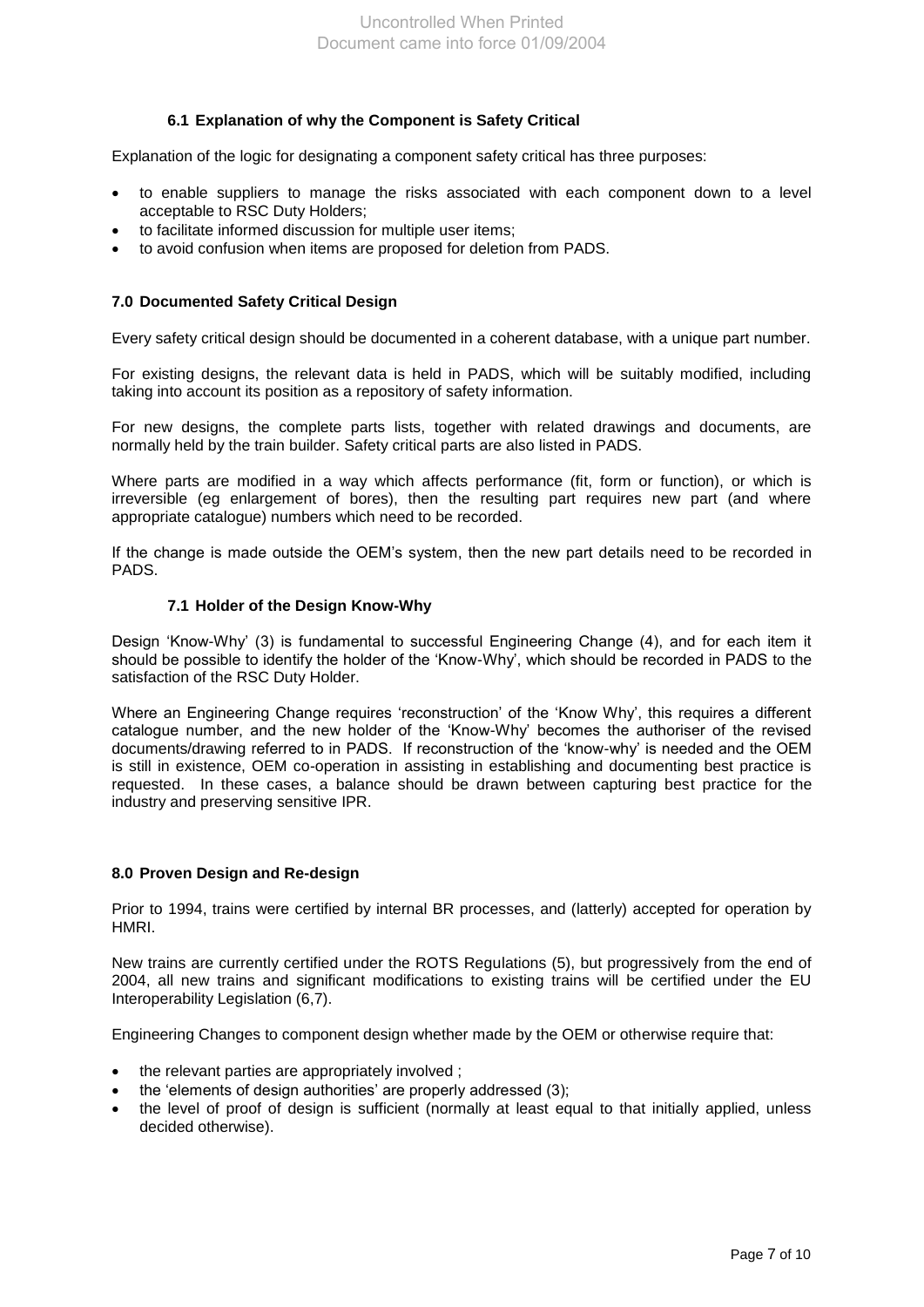#### **9.0 Overhaul Specifications**

For all trains, there will be a defined maintenance plan – part of which will identify those components requiring overhaul. The precise overhaul requirements (i.e. the detailed work to be undertaken) shall always be defined in a "prescriptive" specification, with the IPR owned either by the customer/Owner or the supplier depending on the contractual relationships and who is the holder of the design "Know-Why".

Sometimes an additional "performance" specification is required, which defines the target performance of the component (in terms of reliability, life, expected duty cycle etc) and would form the contractual relationship for the overhaul.

Some examples of how overhaul specifications are implemented are given below:

- The overhaul of new trains is often carried out by the train manufacturer or OEM and defined in a prescriptive specification (defined by the train manufacturer or OEM) and a performance specification forms the contractual document;
- The overhaul of older trains is often carried out by the train owner or operator and is defined in a prescriptive specification (often developed from ex BR Common Domain documentation by industry consensus). In this case the prescriptive specification is often the contractual document, with any performance targets included for reference only;
- The overhaul of modified equipment or introduction of a new overhauler has a range of different contractual arrangements which may include the above examples.

Regardless of its ownership, overhaul documentation shall be made available for audit purposes as required.

The status of every specification for a Safety Critical Component is to be recorded in PADS. Enquiries relating to Safety Critical Components will be available to all parties, but data may only be changed by authorised bodies (typically the document owner or holder of design "Know-Why"). See Appendix 11.2 for summary of PADS functionality in relation to component information management.

Industry best practice for developing and writing new technical documents is defined in CR/DT0001 (8). The principles of CR/DT0001 should be applied to suppliers" internal processes and these should also be auditable.

#### **10.0 Traceability**

For some components, traceability of the life history is important, e.g. to ensure that fatigue life is not exceeded or to identify repeated faults. The tracking system developed through ARTTT for one particular group of components (selected from AWS and TPWS systems) is described in (9).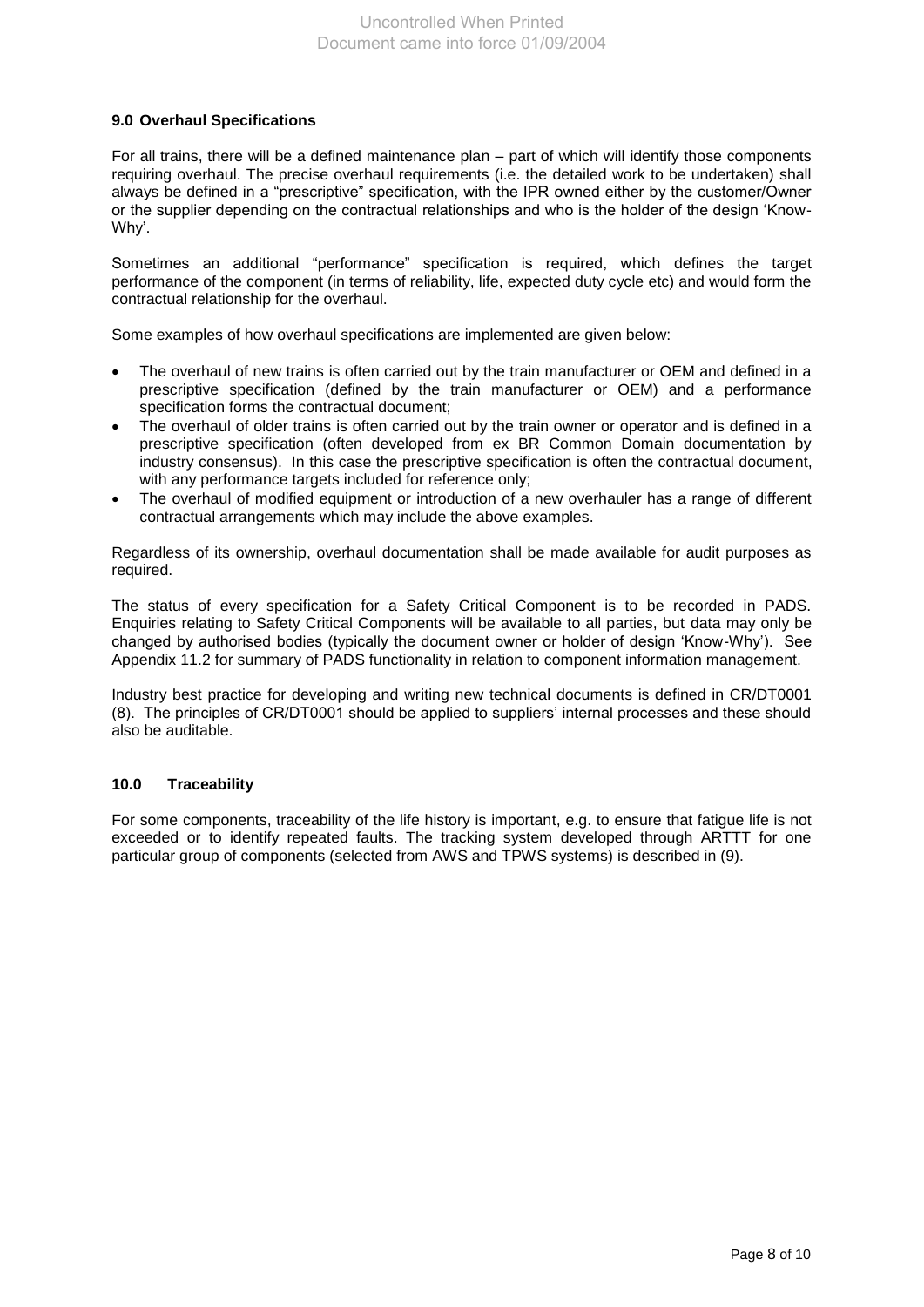#### **11.0 Appendix**

#### **11.1 References**

- 1 RGS: GM/RT2450 Qualification of Suppliers of Safety Critical Engineering Products and **Services**
- 2 ACOP/EC/01003 Approved Code of Practice Supplier Accreditation Scheme
- 3 RGS: GE/GN8565 Guidance on the Retention of Design Information for the Validation of Technical Change and Configuration Management
- 4 ACOP/EC/01006 Approved Code of Practice Inter-Company Train Engineering Change Approval Process
- 5 Railways and Other Transport Systems (Approval of Works, Plant and Equipment) Regulations, 1994
- 6 Regulations Implementing the High Speed Interoperability Directive (June 2002)
- 7 Regulations Implementing the Conventional Interoperability Directive (expected to be published Summer 2005)
- 8 CR/DT0001 Production of Technical Publications
- 9 ACOP/EC/01001 Approved Code of Practice AWS/TPWS Component Life **Instructions**

#### **11.2 PADS functionality in relation to component information management**

| Data                                   | Requirement                                                                                                                                                                                                                                                                                     |
|----------------------------------------|-------------------------------------------------------------------------------------------------------------------------------------------------------------------------------------------------------------------------------------------------------------------------------------------------|
| Safety<br>Criticality of<br>Components | Identify if YES / NO or NOT ASSESSED.<br>If Safety Critical display a 2-character RAVERS code indicating<br>system and sub-system and which TOC initially flagged the<br>component as safety critical                                                                                           |
| Components<br>General<br>Information   | Holder of know-why responsible for controlling information changes<br>on PADS.<br>TOCs using component (based on advice from TOCs)<br>Vehicle Classes using component (based on advice from TOCs).<br>Applicable Documents and Drawings relating to definition or<br>overhaul of the component. |
| Documents<br>and<br>Drawings           | Document or drawing owner.<br>Identify if these directly relate to definition or overhaul of safety<br>critical components.<br>Identify if through audit or some other means the document or<br>drawing has been flagged as requiring review (details to be entered<br>in freeform).            |

PADS will be updated when document references or part numbers are changed.